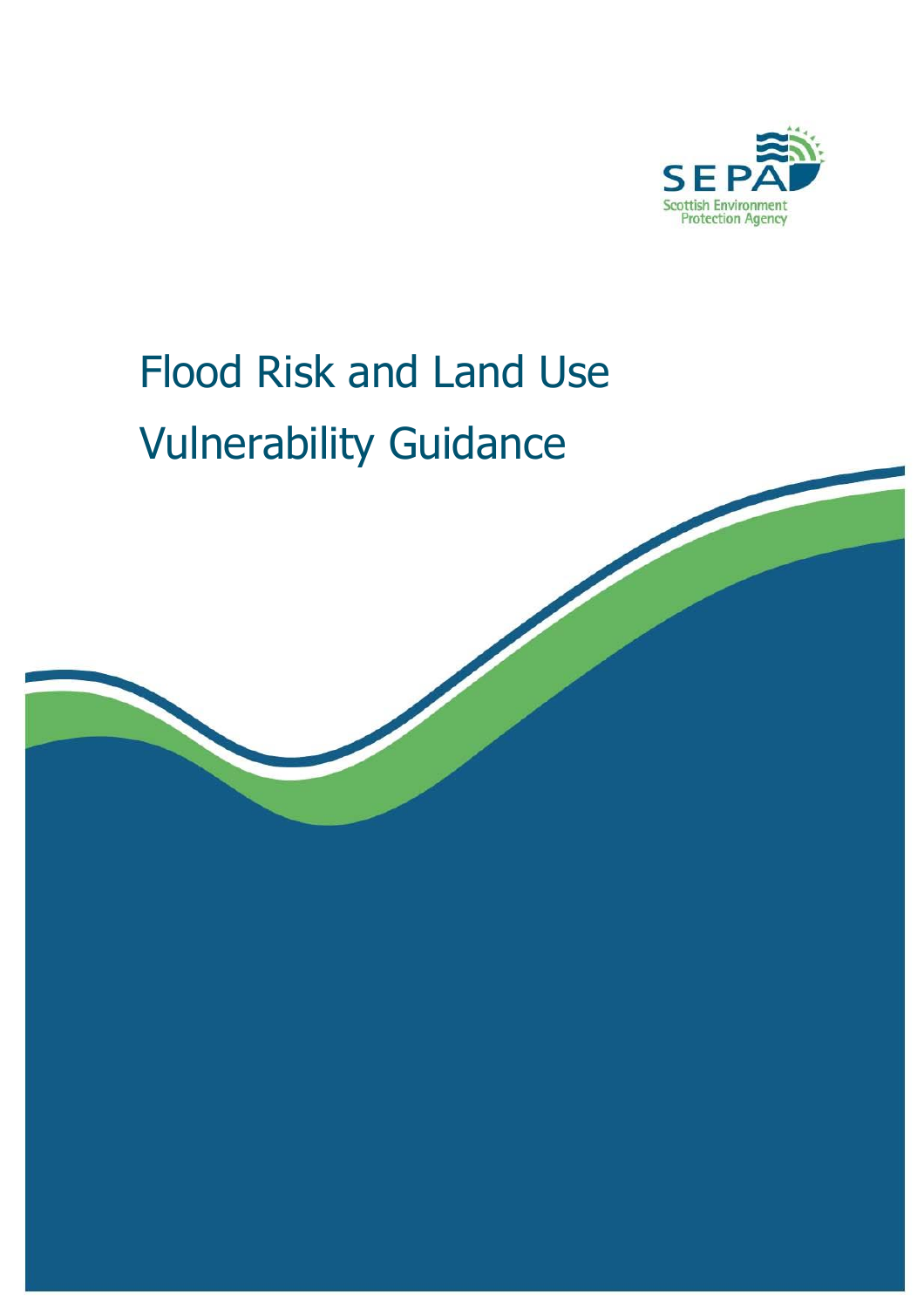## SEPA Flood Risk and Land Use Vulnerability Guidance

| SCOTTISH ENVIRONMENT PROTECTION AGENCY                  | Identifier: | LUPS-GU24    |
|---------------------------------------------------------|-------------|--------------|
|                                                         | Pages:      |              |
| <b>Land Use Planning System</b><br><b>SEPA Guidance</b> | Issue no:   | Version 4    |
|                                                         | Issue date: | 10 July 2018 |
| Flood Risk and Land Use Vulnerability Guidance          |             |              |

#### **Update Summary**

| Version   | Description                                                                                                                                           |
|-----------|-------------------------------------------------------------------------------------------------------------------------------------------------------|
| Version 1 | First issue 2012                                                                                                                                      |
| Version 2 | Second issue August 2017 - document shortened to remove repetition, and<br>textual changes made to align document with Scottish Planning Policy 2014. |
| Version 3 | Third issue February 2018 - minor amendments made to correct errors in<br>document.                                                                   |
| Version 4 | Fourth issue July 2018 - minor amendments made to approach to most<br>vulnerable uses to align with LUPS-BP-GU2a v.3.                                 |

#### **Notes**

This document provides SEPA guidance on land use planning and flood risk. It is based on SEPA's interpretation of national planning policy and duties and requirements under relevant legislation.

This document is uncontrolled if printed. Always refer to the online document for accurate and up-to-date information.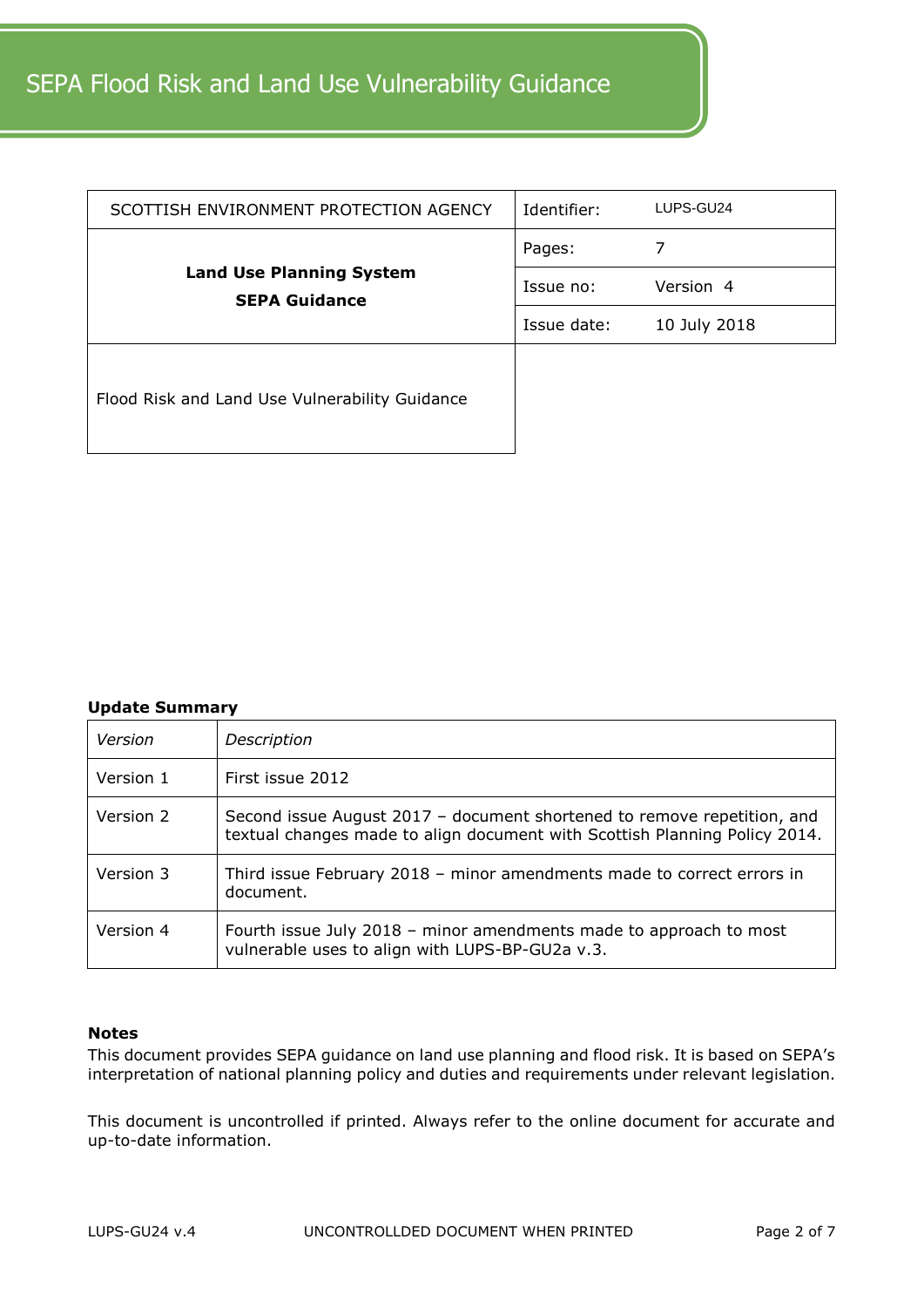#### **Flood risk vulnerability guidance**

#### **1 Summary and background**

- 1.1 The purpose of this guidance is to:
	- aid understanding of the relative vulnerability to flooding of different land uses;
	- assist in the interpretation of SEPA's [Flood Risk Planning Guidance,](https://www.sepa.org.uk/media/162837/lups-bp-gu2a-land-use-planning-background-paper-on-flood-risk.pdf) which is based upon the risk framework in the Scottish Government's Scottish Planning Policy 2014 (SPP).
- 1.2 SEPA has created this guidance to assist in our assessment of the vulnerability to flooding of different types of land use. Table 1 classifies the relative vulnerability of land uses, grouping them into five categories from Most Vulnerable through to Water Compatible Uses.
- 1.3 Table 2 of this document then provides **a very brief outline** of the likely SEPA planning response for each set of land uses relative to the category of flood risk, and based upon the risk framework in SPP. **For a more detailed understanding of SEPA's likely planning response to proposals through both the Development Planning and Development Management process, this document must be read in conjunction with our [Flood Risk Planning Guidance.](https://www.sepa.org.uk/media/162837/lups-bp-gu2a-land-use-planning-background-paper-on-flood-risk.pdf)**
- 1.4 SEPA will use this guidance in the assessment of sites for both Development Planning and Development Management purposes.
- 1.5 This guidance classifies land uses according to how they are impacted by flooding, i.e. their relative susceptibility and resilience to flooding, and any wider community impacts caused by their damage or loss.
- 1.6 The classification recognises that certain types of development, and the people who use and live in them, are more at risk from flooding than others (e.g. children, the elderly and people with mobility problems that may have more difficulty in escaping fast flowing water).
- 1.7 The term 'land use vulnerability' is used in this guidance to differentiate between a range of land uses, taking account of flooding impacts on land uses in terms of their relative susceptibility and resilience to flooding. It also reflects wider community impacts caused by their damage or loss. For example, a police station is not more likely to suffer damage (be susceptible) or less able to recover (be resilient) than a comparable office building. However, it is in a more vulnerable category than an office use because a higher value is placed upon the wider community impacts that would be caused by its potential loss or damage during a flood event. Similar considerations apply to the inclusion of hazardous waste facilities within the highly vulnerable category and other waste treatment facilities being within the less vulnerable category.
- 1.8 The classification comprises five categories:
	- 1. Most Vulnerable Uses
	- 2. Highly Vulnerable Uses
	- 3. Least Vulnerable Uses
	- 4. Essential Infrastructure
	- 5. Water Compatible Uses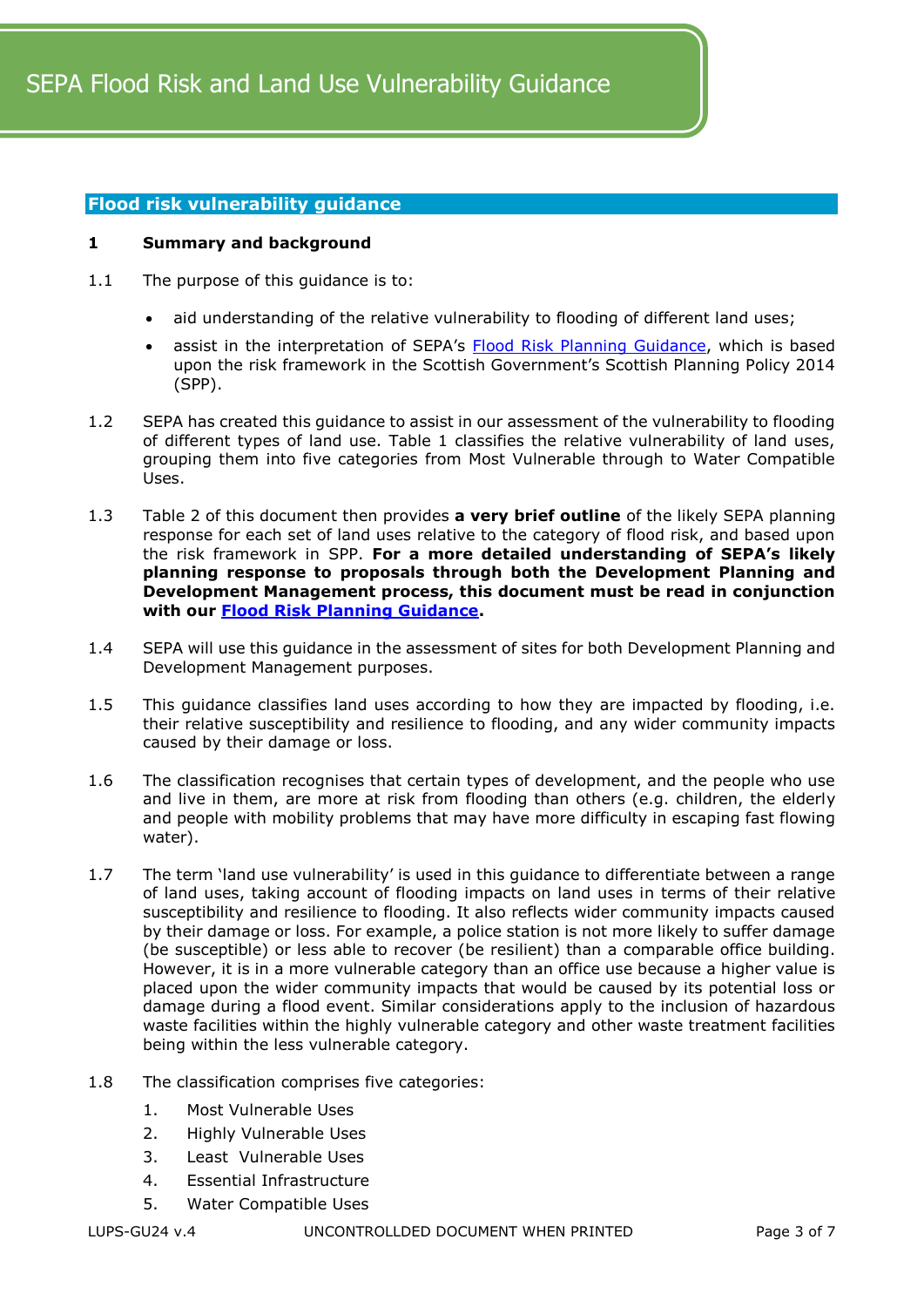- 1.9 In relation to Table 1, you should note that:
- The list of uses is neither exhaustive nor definitive.
- Flood risk management infrastructure, and other risk mitigation actions needed to ensure development is safe, may differ between uses within the same category.
- The impact of a flood may change in nature relative to the uses within the same category. In particular, a change of use to a dwelling house from other uses within the Highly Vulnerable Uses category could significantly increase the overall flood risk, especially in relation to human health and financial impacts.
- 1.10 The classification (Table 1) is linked to the risk framework in SPP by a matrix of flood risk (Table 2). Table 2 gives a very brief outline of SEPA's likely planning response for each of the three flood risk categories of the risk framework relative to each of the five vulnerability categories. In producing this guidance, SEPA has sought to refine and enhance the vulnerability classification and definitions identified in the SPP risk framework.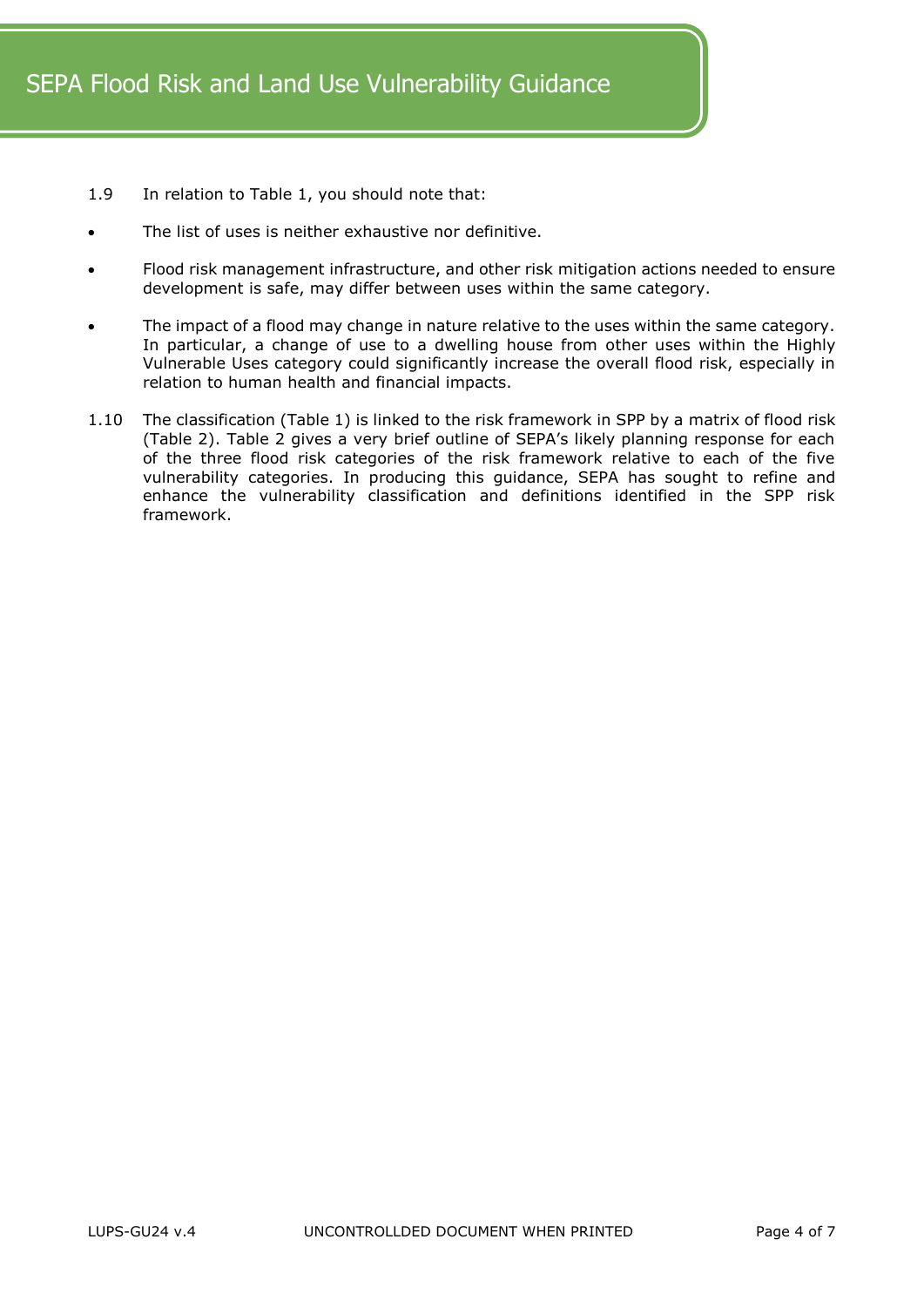| apic 1. JEI A Eana OSC Vanicraphity Classification<br>1. Most Vulnerable Uses                                                                                                                                                                                                                                                                                                                                                                                                                                                                                                                                                                                                                                                                                                                                                                                                                                                                                                                                                                                                                                                                                                                                                                                                                                                                                                | 2. Highly Vulnerable Uses                                                                                                                                                                                                                                                                | 3. Least Vulnerable Uses                                                                                                                                                                                                                                                                                                                                                                                                                                                                                                                                                                                                   | 4. Essential Infrastructure                                                                                                                                                                                                                                                                                                                                                                                                                                                                                                                                                                                                                                                                                                                                                                              | 5. Water Compatible Uses <sup>3</sup>                                                                                                                                                                                                                                                                                                                                                                                                                                                                                                                                                                                                                                                                                                                                                                                                                                                                                                                                                      |
|------------------------------------------------------------------------------------------------------------------------------------------------------------------------------------------------------------------------------------------------------------------------------------------------------------------------------------------------------------------------------------------------------------------------------------------------------------------------------------------------------------------------------------------------------------------------------------------------------------------------------------------------------------------------------------------------------------------------------------------------------------------------------------------------------------------------------------------------------------------------------------------------------------------------------------------------------------------------------------------------------------------------------------------------------------------------------------------------------------------------------------------------------------------------------------------------------------------------------------------------------------------------------------------------------------------------------------------------------------------------------|------------------------------------------------------------------------------------------------------------------------------------------------------------------------------------------------------------------------------------------------------------------------------------------|----------------------------------------------------------------------------------------------------------------------------------------------------------------------------------------------------------------------------------------------------------------------------------------------------------------------------------------------------------------------------------------------------------------------------------------------------------------------------------------------------------------------------------------------------------------------------------------------------------------------------|----------------------------------------------------------------------------------------------------------------------------------------------------------------------------------------------------------------------------------------------------------------------------------------------------------------------------------------------------------------------------------------------------------------------------------------------------------------------------------------------------------------------------------------------------------------------------------------------------------------------------------------------------------------------------------------------------------------------------------------------------------------------------------------------------------|--------------------------------------------------------------------------------------------------------------------------------------------------------------------------------------------------------------------------------------------------------------------------------------------------------------------------------------------------------------------------------------------------------------------------------------------------------------------------------------------------------------------------------------------------------------------------------------------------------------------------------------------------------------------------------------------------------------------------------------------------------------------------------------------------------------------------------------------------------------------------------------------------------------------------------------------------------------------------------------------|
| For the purpose of this guidance, Most<br>Vulnerable Uses include land uses that are<br>defined as both <i>civil infrastructure</i> and <i>most</i><br>vulnerable in the SPP 2014 glossary. Civil<br>infrastructure is denoted with an asterisk $(*)$ in the<br>list below.<br>Most Vulnerable Uses therefore comprise:<br>police stations*<br>ambulance stations*<br>fire stations*<br>command centers and telecommunications<br>installations required to be operational during<br>flooding*<br>emergency dispersal points*<br>hospitals*<br>schools*<br>care homes*<br>nurseries<br>residential institutions, e.g. prisons, children's<br>homes<br>basement dwellings<br>isolated dwelling(s) in sparsely populated areas<br>dwelling houses situated behind informal<br>embankments <sup>2</sup><br>caravans, mobile homes, chalets and park<br>homes intended for permanent residential use<br>holiday caravan, chalet, and camping sites<br>installations requiring hazardous substance<br>consent (but where there is demonstrable need<br>to locate such installations for bulk storage of<br>materials with port or other similar facilities, or<br>with energy infrastructure, that require a<br>coastal or water-side location, or other high<br>flood risk areas, then the facilities should be<br>classified as Essential Infrastructure - see<br>column $4$ ). | Comprise:<br>• buildings used for dwelling houses<br>• social services homes (ambulant<br>/adult)<br>hostels and hotels<br>student halls of residence<br>non-residential uses for health<br>service<br>landfill and sites used for waste<br>management facilities for hazardous<br>waste | Comprise:<br>$\bullet$ shops<br>financial, professional, and other<br>services<br>restaurants and cafés<br>hot-food takeaways<br>drinking establishments<br>nightclubs<br>offices<br>$\bullet$<br>general industry<br>storage and distribution<br>non-residential institutions not<br>included in Most Vulnerable or<br><b>Highly Vulnerable Uses</b><br>assembly and leisure<br>land and buildings used for<br>agriculture and forestry that are<br>subject to planning control<br>waste treatment (except landfill<br>and hazardous waste facilities)<br>minerals working and processing<br>(except for sand and gravel) | Comprises:<br>essential transport infrastructure<br>(including mass evacuation routes)<br>that has to cross the area at risk<br>essential utility infrastructure that<br>has to be located in a flood risk<br>area for operational reasons (this<br>includes electricity generating<br>power stations and grid and<br>primary sub-stations, sewage<br>treatment plants and water<br>treatment works, wind turbines<br>and other energy generating<br>technologies)<br>installations requiring hazardous<br>substance consent only where<br>there is demonstrable need to<br>locate such installations for the<br>bulk storage of materials with port<br>or other similar facilities, or with<br>energy infrastructure that requires<br>a coastal, water-side, or other high<br>flood risk area location. | Comprise:<br>• flood control infrastructure<br>environmental monitoring stations<br>• water transmission infrastructure and<br>pumping stations<br>• sewage transmission infrastructure<br>and pumping stations<br>• sand and gravel workings<br>docks, marinas and wharves<br>• navigation facilities<br>• MOD defence installations<br>• ship building, repairing, and<br>dismantling<br>• dockside fish processing and<br>refrigeration and compatible activities<br>requiring a waterside location<br>• water-based recreation (excluding<br>sleeping accommodation)<br>lifeguard and coastguard stations<br>• amenity open space<br>nature conservation and biodiversity<br>outdoor sports and recreation and<br>$\bullet$<br>essential facilities such as changing<br><b>rooms</b><br>essential ancillary sleeping or<br>residential accommodation for staff<br>required by uses in this category,<br>subject to a specific operational<br>warning <sup>4</sup> and evacuation plan. |

<sup>&</sup>lt;sup>1</sup> Developments that combine a mixture of uses should be placed in the higher of the relevant classes of flood risk vulnerability. The impact of a flood on the particular land use could vary within each vulnerability clas significantly increase the overall flood risk, especially in relation to human health and financial impacts. Any proposal for a change of use to a dwelling house should therefore be supported by a flood risk assessment. Th opportunity to reduce the vulnerability of that site to flooding and therefore to reduce overall flood risk. This can be achieved through changes to less vulnerable land uses and improvements to the management of flood ris <sup>2</sup> Embankments not formally constituted under flood prevention legislation including agricultural flood embankments constructed under permitted development rights.

#### **Table 1: SEPA Land Use Vulnerability Classification<sup>1</sup>**

 $\overline{a}$ 

<sup>&</sup>lt;sup>3</sup> Advice in the SPP risk framework on these activities is limited. The nature of the above activities mecessitates locations that are prone to flooding. Generally, it is difficult to recommend a specific annual return pe be assessed giving particular consideration to:

<sup>1.</sup> Specific locational requirements of the development and availability of alternative locations;

<sup>2.</sup> Consideration of any loss of floodplain storage (in riverside developments) that may increase flood risk to nearby existing development and options to mitigate against this;

<sup>3.</sup> Appropriate mitigation measures, including water resistance and resilience measures;

<sup>4.</sup> Health and safety implications and the need for access, egress, and evacuation, with specific consideration of, and provision of, measures to provide for these where:

The development will attract the public especially vulnerable people such as children and old people.

Large numbers of the public may gather and where evacuation routes are limited.

Hazardous materials are stored or processed.

<sup>4</sup> In this context, specific warning does not mean a formal flood warning from SEPA. SEPA does not support the provision of flood warning as a viable reason to develop in flood risk areas. Warning is a non-structural measur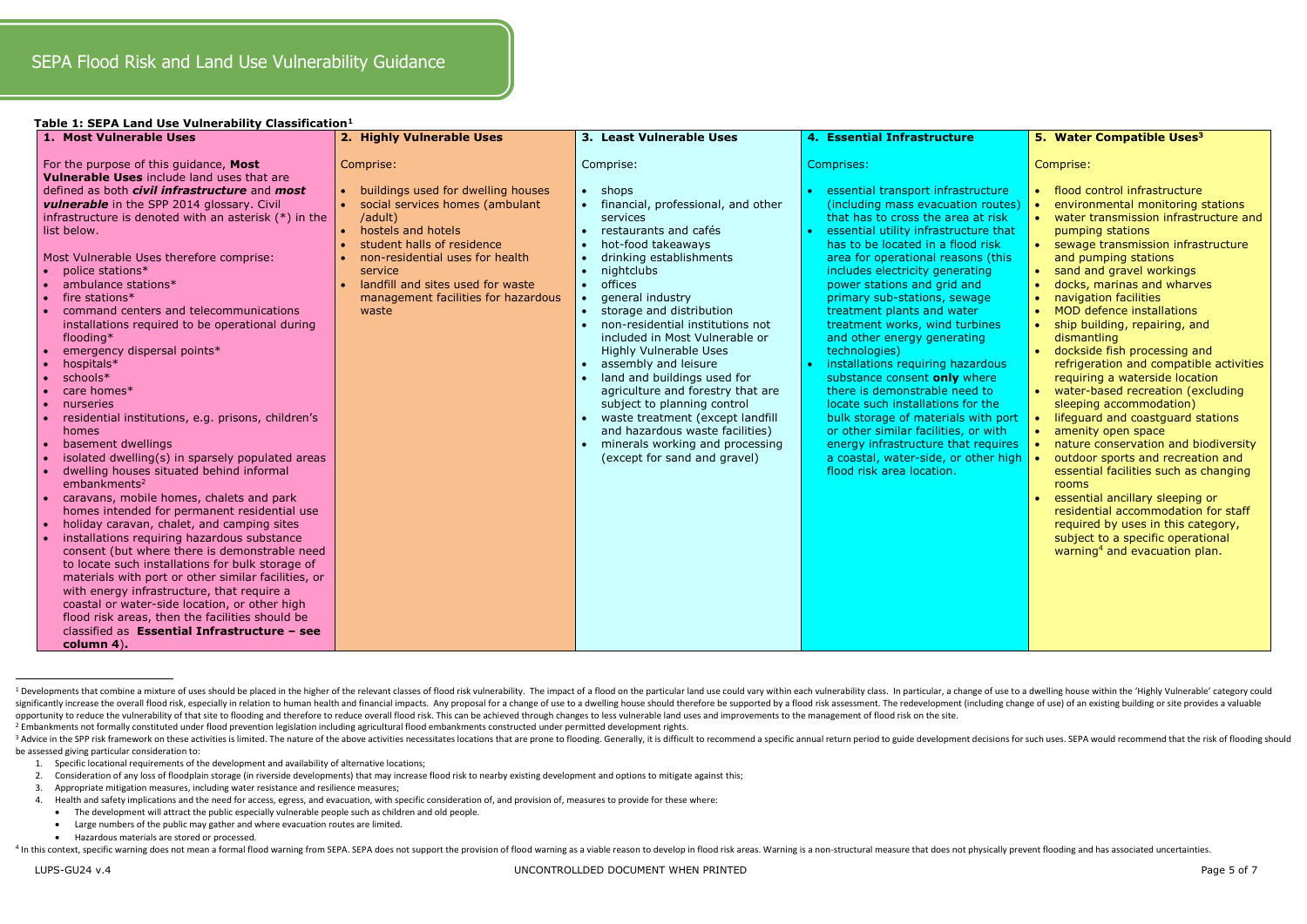### **Table 2: SEPA Matrix of Flood Risk (to be read in conjunction with our [Flood Risk Planning Guidance\)](https://www.sepa.org.uk/media/162837/lups-bp-gu2a-land-use-planning-background-paper-on-flood-risk.pdf)**

| Classification                                                                      | <b>Most Vulnerable Uses</b>                                                                                                                                                                                                                                                                                                                                                                                                                                                                                                                                                                                                                                                                                                                                                                                                                                                                                                                                                                                                                                                                                                                                                                              | <b>Highly Vulnerable Uses</b>                                                                                                                                                                                                                                                                                                                                                                                                                                                            | <b>Least Vulnerable Uses</b>                                                                                                                                                                                                                                                                                                                                                                                                                                                             | <b>Essential</b>                                                                                                                                              | <b>Water Compatible</b>                                                                                                                                                                                                                              |
|-------------------------------------------------------------------------------------|----------------------------------------------------------------------------------------------------------------------------------------------------------------------------------------------------------------------------------------------------------------------------------------------------------------------------------------------------------------------------------------------------------------------------------------------------------------------------------------------------------------------------------------------------------------------------------------------------------------------------------------------------------------------------------------------------------------------------------------------------------------------------------------------------------------------------------------------------------------------------------------------------------------------------------------------------------------------------------------------------------------------------------------------------------------------------------------------------------------------------------------------------------------------------------------------------------|------------------------------------------------------------------------------------------------------------------------------------------------------------------------------------------------------------------------------------------------------------------------------------------------------------------------------------------------------------------------------------------------------------------------------------------------------------------------------------------|------------------------------------------------------------------------------------------------------------------------------------------------------------------------------------------------------------------------------------------------------------------------------------------------------------------------------------------------------------------------------------------------------------------------------------------------------------------------------------------|---------------------------------------------------------------------------------------------------------------------------------------------------------------|------------------------------------------------------------------------------------------------------------------------------------------------------------------------------------------------------------------------------------------------------|
| Flood<br><b>Risk</b>                                                                |                                                                                                                                                                                                                                                                                                                                                                                                                                                                                                                                                                                                                                                                                                                                                                                                                                                                                                                                                                                                                                                                                                                                                                                                          |                                                                                                                                                                                                                                                                                                                                                                                                                                                                                          |                                                                                                                                                                                                                                                                                                                                                                                                                                                                                          | <b>Infrastructure</b>                                                                                                                                         | <b>Uses</b>                                                                                                                                                                                                                                          |
| Little or<br>no risk<br>( <b>0.1%</b><br>AP)                                        | No constraints                                                                                                                                                                                                                                                                                                                                                                                                                                                                                                                                                                                                                                                                                                                                                                                                                                                                                                                                                                                                                                                                                                                                                                                           | No constraints                                                                                                                                                                                                                                                                                                                                                                                                                                                                           | No constraints                                                                                                                                                                                                                                                                                                                                                                                                                                                                           | No constraints                                                                                                                                                | No constraints                                                                                                                                                                                                                                       |
| Low to<br>medium<br>risk<br>$(0.1% -$<br>0.5% AP                                    | Generally not suitable for Civil Infrastructure:<br>where Civil Infrastructure must be located in<br>these areas, or is being substantially extended,<br>it should be designed to be capable of<br>remaining operational and accessible during<br>extreme flood events (i.e. 0.1% AP).<br>May be suitable for other Most Vulnerable Uses<br>if the risk from a 0.1%AP event can be<br>alleviated through appropriate mitigation, or<br>where one of the following apply:<br>Redevelopment of an existing building,<br>including changes of use to an equal or less<br>vulnerable use to the existing use.<br>Redevelopment of a previously developed<br>site where it involves the demolition of<br>existing buildings and/or erection of<br>additional buildings within a development<br>site, and the proposed land use is equal or<br>less vulnerable than the existing land use.<br>Where the principle of development on the<br>site has been established in an up-to-date,<br>adopted development plan or the National<br>Planning Framework and flood risk issues<br>were given due consideration as part of the<br>plan preparation process and our<br>assessment of risk has not changed in the | Generally suitable for development though an FRA<br>may be required at upper end of the probability<br>range (i.e. close to 0.5% AP).                                                                                                                                                                                                                                                                                                                                                    | Generally suitable for development though an<br>FRA may be required at upper end of the<br>probability range (i.e. close to 0.5% AP).                                                                                                                                                                                                                                                                                                                                                    | Generally suitable for<br>development.                                                                                                                        | Generally suitable for<br>development.                                                                                                                                                                                                               |
| <b>Medium to</b><br>high risk<br>within<br>built up<br>area<br>$( > 0.5\% )$<br>AP) | interim.<br>Generally not suitable for development unless<br>one of the following apply:<br>Redevelopment of an existing building,<br>including changes of use to an equal or less<br>vulnerable use to the existing use.<br>Redevelopment of a previously developed<br>site where it involves the demolition of<br>existing buildings and/or erection of<br>additional buildings within a development<br>site, and the proposed land use is equal or<br>less vulnerable than the existing land use.                                                                                                                                                                                                                                                                                                                                                                                                                                                                                                                                                                                                                                                                                                     | Generally not suitable for development unless one<br>of the following apply:<br>Redevelopment of an existing building,<br>including changes of use to an equal or less<br>vulnerable use to the existing use.<br>Redevelopment of a previously developed site<br>where it involves the demolition of existing<br>buildings and/or erection of additional buildings<br>within a development site, and the proposed<br>land use is equal or less vulnerable than the<br>existing land use. | Generally not suitable for development unless<br>one of the following apply:<br>Redevelopment of an existing building,<br>including changes of use to an equal or less<br>vulnerable use to the existing use.<br>Redevelopment of a previously developed<br>site where it involves the demolition of<br>existing buildings and/or erection of<br>additional buildings within a development<br>site, and the proposed land use is equal or<br>less vulnerable than the existing land use. | Suitable for essential<br>infrastructure, designed and<br>constructed to remain<br>operational during floods (i.e.<br>0.5% AP), and not impede<br>water flow. | Generally suitable for<br>development<br>- job related<br>accommodation and<br>some recreational,<br>sport, amenity and<br>nature conservation<br>uses are only<br>suitable provided<br>that appropriate<br>evacuation<br>procedures are in<br>place |